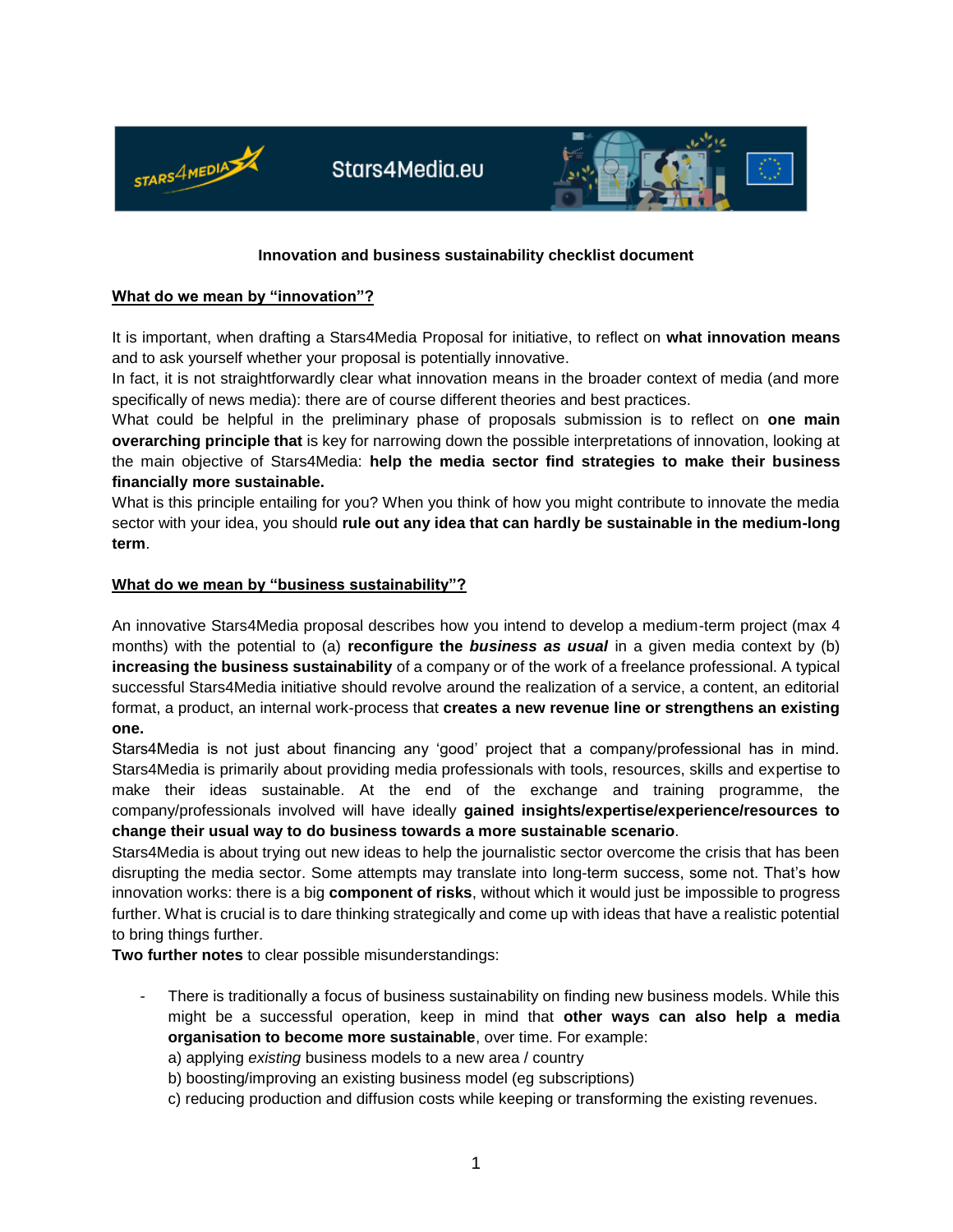Bear in mind that the **internet greatly reduced the production and diffusion costs**, hence boosting readership, and new technologies like AI (including LangTech) may do as well. Some in the media may regret the downside of such technologies, but not harnessing them means leaving them to platforms

Sustainability is sometimes understood as environment-friendliness. While this is a worthwhile consideration (and may help reduce costs too, or increase consumer appeal), **'sustainability' is used here in an economic sense**: it means creating financially sustainable innovative ideas.

# **INNOVATION CHECKLIST**

**You may consider as an innovation:** (what follow are just some examples of best practices, others could be proposed)

1. The **creation of a key product/service for your company** with the involvement of a professional whose skills were not usually considered for that product/service

*Example: A new editorial product focusing on short info-video for targeting young audiences is proposed by a journalist of a news agency in Italy, which involves 2 professionals of the same company with a marketing position (SEO and SMM). Team A (Italy) partners with team B in Germany, a video-making company that aims to expand its expertise in editorial formats.*

2. The **cooperation of 2 teams of professionals with complementary skills** to create a new product/service

*Example: Team A in Hungary has an idea in mind for a new podcast with an innovative component but does not have internal resources to develop it technically. They partner with Team B (Spain) composed of 2 web developers and an audio expert.*

3. The cooperation of 2 or 3 teams for the **realization of a service that responds to a need of the media sector that is still unanswered**.

*Example: A group of freelancers cooperates for creating an online toolbox service to help journalists optimize resources and skills for remote interviews and remote reportages.*

4. The creation of a **new technology that allows optimization of work processes**, reduction of costs or increase of quality production.

*Example: A Danish tech start-up has designed a new technology for optimizing fact-checking of sources, to make the process faster. They partner with a Greek news agency, which tests the proposed technology and provides feedback for its improvement and implementation.*

# **What you should NOT consider an innovation:**

• Doing a journalistic r**eportage/product that does not involve any element of change** with the usual methods already applied to carry on key operations in the companies involved.

• Write a news story. The **innovative element should not lie exclusively in the content**. The innovative aspect can be at the editorial level, but it has to address how stories are presented (format) or how a certain topic is narrated (angle and tone). Note that such editorial innovations, as such, are not necessarily business-sustainable.